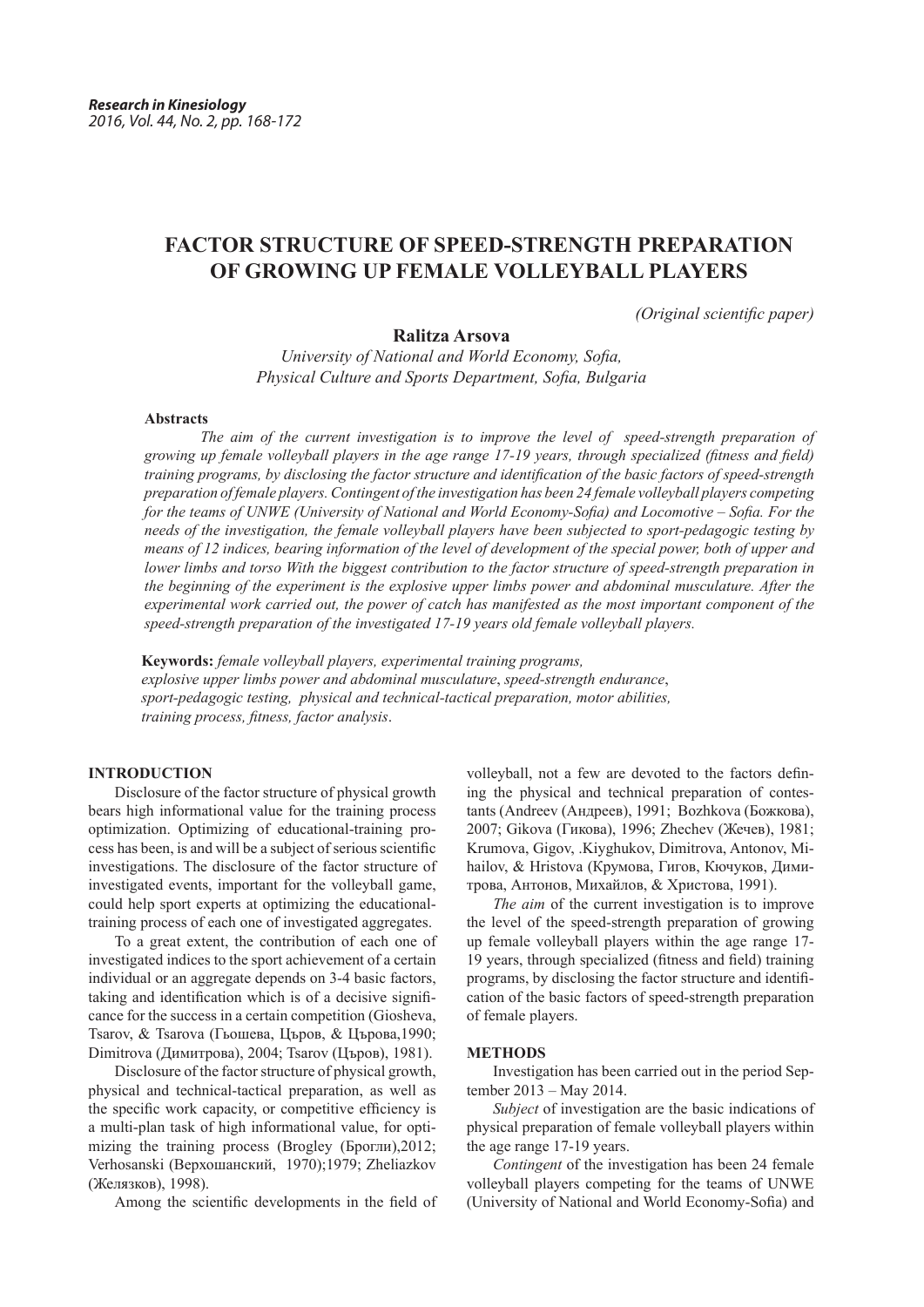| No.              | Indication measured                | Test name                       | Measurement | Measurement | Growth    |
|------------------|------------------------------------|---------------------------------|-------------|-------------|-----------|
|                  |                                    |                                 | unit        | accuracy    | direction |
|                  | Catch power                        | Dynamometry $-$ strong hand     | kg          |             | $\, +$    |
| 2.               | Catch power                        | Dynamometry – weak hand         | kg          |             | $^{+}$    |
| $\overline{3}$ . | Upper limbs and shoulder girdle    | Solid ball throw from occipital | m           | 0,1         |           |
|                  | explosive power                    | lying position (strong hand)    |             |             |           |
| $\overline{4}$ . | Upper limbs and shoulder girdle    | Solid ball throw from occipital | m           | 0,1         |           |
|                  | explosive power                    | lying position (weak hand)      |             |             |           |
| 5.               | Upper limbs and shoulder girdle    | Solid ball throw from occipital | m           | 0,1         |           |
|                  | explosive power                    | lying position with two hands   |             |             |           |
| 6.               | Upper limbs and shoulder girdle    | Volleyball ball from occipital  | m           | 0,1         | $^{+}$    |
|                  | explosive power                    | lying position (striking hand)  |             |             |           |
| 7.               | Torso power                        | Abdominal presses               | Number      |             | $^{+}$    |
| 8.               | Lower limbs explosive power        | Standing position vertical jump | cm          |             | $^{+}$    |
| 9.               | Lower limbs explosive power        | Vertical jump after gaining     | cm          |             |           |
|                  |                                    | strength                        |             |             |           |
| 10.              | Lower limbs explosive power        | Standing position long jump     | cm          |             | $^{+}$    |
| 11.              | Lower limbs explosive power        | Long jump $-$ triple            | cm          |             | $\, +$    |
|                  | 12. Lower limbs strength endurance | Squatting to give up            | Number      |             | $^{+}$    |

*Table1. List of investigated indications of the special power preparation*

Locomotive – Sofia.

For the needs of the investigation, the female volleyball players have been subjected to sport-pedagogic testing by means of 12 indices (*Table 1*), bearing information of the level of development of the special power, both of upper and lower limbs and torso.

For realization of the aim set and tasks of investigation, the following *methods of investigation* have been applied: field survey, sport-pedagogic testing, sport-pedagogic experiment.

Results from the investigation are subjected to *mathematic-statistical processing* through a factor analysis.

#### **RESULTS AND DISCUSSION**

For settlement of the aim and tasks of the investigation, the starting data from the carried out tests are subjected to factor analysis. It has allowed for the basic factors to be taken out and basing this to build factor structures of speed-strength preparation of 17-19-years female volleyball players, in the beginning and in the end of the experimented programs.

Analysis in *Table 2* shows that the factor structure of speed-strength preparation of female volleyball players from the age group at the start of the experimental programs has been built by 5 basic factors, generally explaining a very high percentage of the starting dispersion of the investigated event (88,13 %).

In *Table 2* it can be seen that at the start of the experimental programs, the first two factors have almost equal weight (23,44 % and 22,75 % respectively). It is a proof of their contribution to the factor structure of speedstrength preparation of the investigated 17-19-years Bulgarian female volleyball players.

Analysis in the table shows that at the *first factor*, the indices with numbers from 3 to 7 are distinguished

with the highest factor weights. The first 4 of them bear information of the place of upper limbs and shoulder girdle explosive power, in the factor structure. The last index 7 characterizes the power of abdominal musculature. All this gives reason for that factor to be identified as "*upper limbs and abdominal musculature explosive power*".

Indices 8 and 9 build the *second factor* at the start of the experiment ("vertical jump – from standing position" and "vertical jump – after gaining strength" respectively). With them, the factor weights are too high (0,929 and 0,918). It allows for this factor to be defined as "*lower limbs explosive power at vertical muscle efforts (exertions)* ".

*The third factor* of the speed-strength preparation of the investigated aggregate in the beginning of the experimental period, also is defined by 2 basic indications, explaining 17,23 % of the starting dispersion of the investigated event. They define the significance of the power of the fingers and palms of hands for the volleyball game. This factor could be identified as "*catch power*".

*The fourth factor* (15,84 %) characterizes the possibilities of female volleyball contestants from the investigated age group, to make long jumps at the horizontal plane.

Grounding the information, born by 10 and  $11<sup>th</sup>$  indices, this factor could be defined as "*lower limbs explosive power with muscle exertions at the horizontal plane* ".

The last *fifth factor* (8,87 %) has the lowest contribution to the factor structure of speed-strength preparation at the start of the experimental programs. It could be identified as "*speed-strength endurance*".

For the needs of the investigation, the factor structure of speed-strength preparation of 17-19 years old,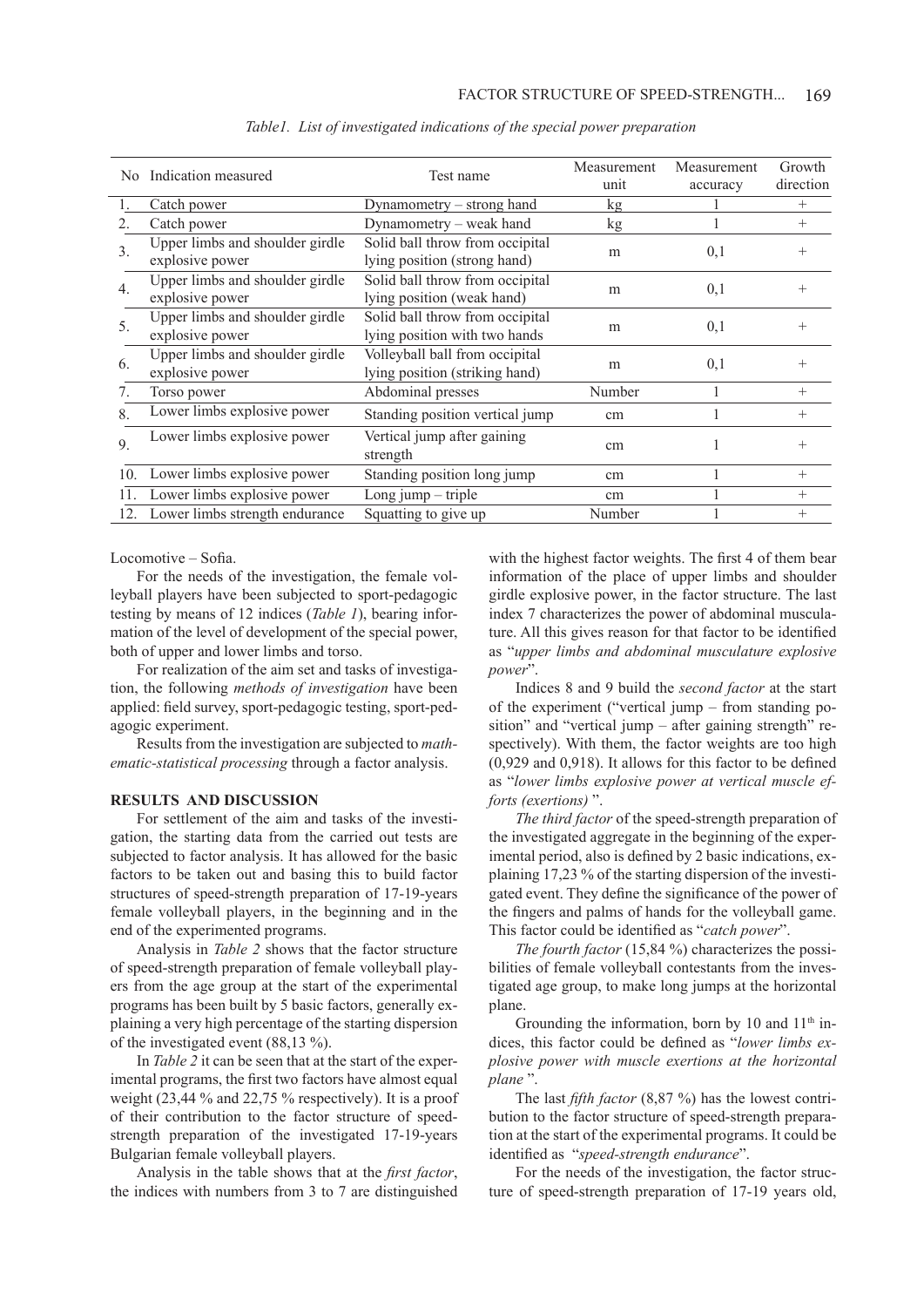| N <sub>0</sub> | Indices / Factors                    |         | Н        | Ш         | IV       | V        | h <sup>2</sup> | $1-h^2$ |
|----------------|--------------------------------------|---------|----------|-----------|----------|----------|----------------|---------|
| 1.             | Dynamometry – strong hand            | 0,141   | 0,103    | 0,913     | 0,224    | 0,136    | 0,932          | 0,068   |
| 2.             | Dynamometry – weak hand              | 0,151   | 0,095    | 0,938     | 0,142    | $-0,059$ | 0,936          | 0,064   |
| 3.             | Solid ball catch – strong hand       | 0,827   | 0,331    | 0,255     | 0,148    | 0,067    | 0,885          | 0,115   |
| 4.             | Solid ball catch - weak hand         | 0,782   | 0,442    | 0,198     | 0,097    | 0,123    | 0,871          | 0,129   |
| 5.             | Solid ball catch - two hands         | 0,542   | 0.542    | 0.186     | 0,377    | $-0.011$ | 0.764          | 0,236   |
| 6.             | Volleyball ball – striking hand      | 0,627   | 0,278    | 0,263     | 0,377    | $-0,055$ | 0,684          | 0,316   |
| 7.             | Abdominal presses                    | 0,760   | $-0,376$ | $-0,120$  | 0,279    | 0,026    | 0,812          | 0,188   |
| 8.             | Standing position vertical jump      | 0,133   | 0.929    | 0,056     | 0,179    | 0,065    | 0.921          | 0,079   |
| 9.             | Vertical jump after gaining strength | 0,173   | 0,918    | 0,122     | 0,195    | 0.101    | 0,935          | 0,065   |
| 10.            | Standing position long jump          | 0,230   | 0,401    | 0,196     | 0,818    | 0,098    | 0,931          | 0,069   |
| 11.            | Long jump (triple)                   | 0,324   | 0,121    | 0,271     | 0,834    | $-0,178$ | 0,920          | 0,080   |
| 12.            | Squatting to give up                 | 0,068   | 0,111    | 0,048     | $-0,055$ | 0,982    | 0,986          | 0,014   |
|                | $\sum a^2 = 88,13\%$                 | 23,44 % | 22,75 %  | $17,23\%$ | 15,84 %  | 8,87 %   |                |         |

*Table 2. Factor structure of speed-strength preparation at the start of the experimental programs*

*Table 3. Factor structure of speed-strength preparation in the end of the experimental programs*

| N <sub>0</sub> | Indices / Factors                    |          | Н        | Ш         | IV        | V        | h <sup>2</sup> | $1-h^2$ |
|----------------|--------------------------------------|----------|----------|-----------|-----------|----------|----------------|---------|
| 1.             | Dynamometry – strong hand            | 0,887    | 0,178    | 0,259     | $-0,040$  | 0,107    | 0,899          | 0,101   |
| 2.             | Dynamometry – weak hand              | 0,896    | 0,183    | 0,207     | 0,029     | $-0,065$ | 0,884          | 0,116   |
| 3.             | Solid ball catch - strong hand       | 0,444    | 0,316    | 0,437     | 0,529     | $-0,105$ | 0,778          | 0,222   |
| 4.             | Solid ball catch - weak hand         | 0,509    | 0,169    | 0,554     | 0,376     | $-0,044$ | 0,737          | 0,263   |
| 5.             | Solid ball catch – two hands         | 0,217    | 0,416    | 0.834     | 0,001     | 0,130    | 0,933          | 0,067   |
| 6.             | Volleyball ball – striking hand      | 0,280    | $-0,058$ | 0,887     | $-0,025$  | $-0,041$ | 0,870          | 0,130   |
| 7.             | Abdominal presses                    | $-0,140$ | $-0,218$ | $-0,058$  | 0,895     | 0,176    | 0,901          | 0,099   |
| 8.             | Standing position vertical jump      | 0,198    | 0,953    | 0,074     | $-0,036$  | $-0,026$ | 0,955          | 0,045   |
| 9.             | Vertical jump after gaining strength | 0,202    | 0,942    | 0,118     | $-0.057$  | 0,050    | 0,947          | 0,053   |
| 10.            | Standing position long jump          | 0,458    | 0,570    | 0,447     | $-0,114$  | 0,310    | 0,844          | 0,156   |
| 11.            | Long jump (triple)                   | 0,679    | 0,479    | 0,300     | $-0,173$  | 0,068    | 0,815          | 0,185   |
| 12.            | Squatting to give up                 | 0,025    | 0,048    | 0,018     | 0,123     | 0,975    | 0,969          | 0,031   |
|                | $\sum a^2 = 87,77\%$                 | 24.52 %  | 23,07 %  | $20,01\%$ | $10,72\%$ | $9,44\%$ |                |         |
|                |                                      |          |          |           |           |          |                |         |

Bulgarian female volleyball players, in the end of the applied experimental programs has also been disclosed. Results, presented on *Table 3,* allow for changes occurred in the factor structure for the time of the experiment, to be followed.

Analysis in the table shows that the 5 factors taken out in the end of the carried out experimental programs, explain totally 87,77 % of the starting dispersion of the investigated event.

With the analysis of the figure, what makes impression is that the percentages of the explained by the first two factors starting dispersion are too close to the ones already commented at the starting factor structure. However, what makes impression is the sharp decline of the relative shares of the last two factors – from 20,01 % at the third factor to 10,72 % at the fourth and  $9.44$  % - at the fifth factor.

The comparative analysis of the factor structures (starting and end) shows that after the experimental work carried out, *the catch power* which is defining for the third factor at the start, here already, it is manifested as the most important component of the speed-strength preparation of the investigated 17-19 years old female volleyball players. It is the base of the *first factor* of the end factor structure. From the figure, it is seen that the *lower limbs explosive power at repeated horizontal muscle exertions* is building up component of this factor (index 11 –"triple jump").

Analysis of the results also shows that in the end of the experiment, *lower limbs explosive power at vertical muscle exertions* preserves its place as defining the *second factor* in the factor structure of speed-strength preparation of the female volleyball players. However here, increasing of the significance of *lower limbs explo-*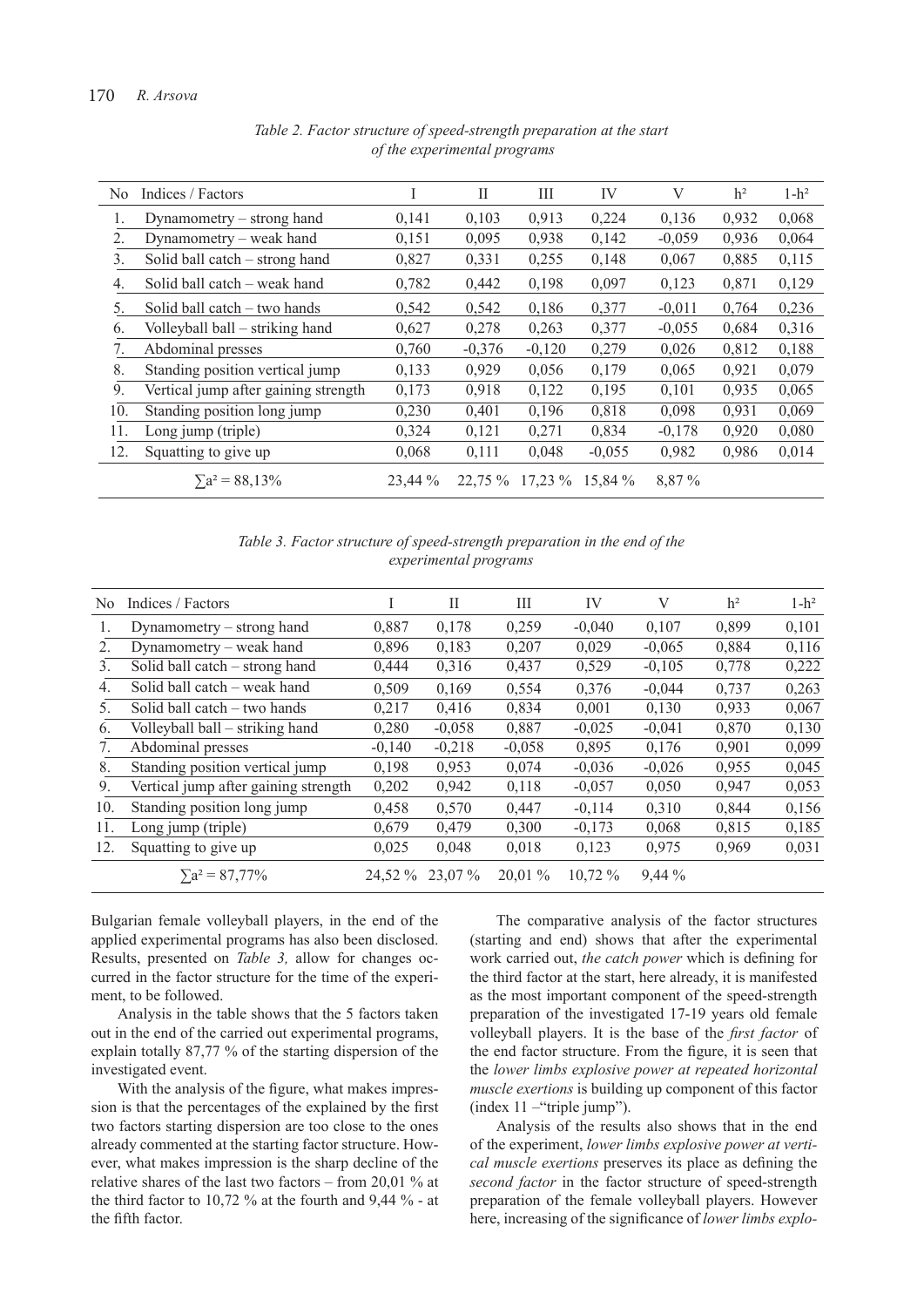*sive power at single horizontal muscle exertions.*.

*Third factor* in the end of the experiment is too close to the first one in the beginning of the period. It defines the place of *upper limbs and shoulder girdle explosive power* in the factor structure of the speed-strength preparation of female volleyball contestants.

*The fourth factor* (10,72 %) could be identified as "*abdominal musculature explosive power*". It is necessary to note that in the beginning of the experimental period this motive quality has been a part of the most important (first) factor of speed-strength preparation.

The last (*fifth*) factor explains only 9,44 % of the starting dispersion*.* It defines the *speed-strength endurance* as a motive quality, which has the least contribution to the speed-strength preparation of the investigated 17-19 years old, Bulgarian female volleyball players.

#### **CONCLUSIONS**

Factor structure of the speed-strength preparation of female volleyball players from the investigated age group, both at the start and in the end of the experimental programs is built up of 5 basic factors that as a whole, explain a very high percentage of starting dispersion of the investigated event. With the biggest contribution to the factor structure of speed-strength preparation in the beginning of the experiment is *the upper limbs and abdominal musculature explosive power.* After the carried out experimental work, the *catch power* which at the start is defining for the third factor, here it is manifested as the most important component of the speed-strength preparation of the investigated 17-19-years old female volleyball players.

#### **REFERENCES**

- Андреев, М. (1999). *Методика за развиване на скоростно-силовите качества при 17-19 годишни баскетболисти (юноши старша възраст)* [Methods for development of speed-strength qualities with 17-19 years old female volleyball players (teenagers senior age). In Bulgarian.] (Unpublished doctoral dissertation, National Sports Academy "Vasil Levski", Sofia) София: Национална Спортна Академия.
- Божкова, А. (2007). Факторна структура на показателите за физическо развитие испецифична работоспособност при студенти – волейболисти [Factor structure of indices for physical growth and specific work capacity with students – volleyball players. In Bulgarian.] *Спорт и наука*, *51*(Извънреден брой 5), 72-78.
- Брогли, Я. (2012). *Въведение в теорията и практиката на контрола върху факторите на спортното постижение* [Introduction in theory and practice of control on factors of sport achievement. In Bulgarian.] София: БПС ООД.
- Църов, К. (1981). *Фактори на състезателната ефективност на елитни отбори по баскетбол* [Factors of competitive efficiency of elite volleyball teams. In Bulgarian.] (Unpublished doctoral dissertation, National Sports Academy, "Vasil Levski", Sofia) София: Национална Спортна Академия.
- Църова, Р. (2013). *Проблеми на контрола в баскетбола* [Problems of control in basketball. In Bulgarian.] София: Болид Инс. 15.
- Deneva, N. (2013). Psychological, morphofunctional and coordinational characteristics of motor skills and their requirements for volleyball preparation in with students from 12-13 years. *Activities in Physical Education and Sport, 3*(1), 101-103.
- Фомин, Е.В. (1980). Исследование факторов, определяющих взаимосвязь физической и технической подготовки волейболистов [Research of the factors that determine the relationship of physical and technical training of volleyball players. In Russian.] Автореф. дис. канд. пед. наук. (стр.26) М: ВНИИФК.
- Гикова, М. (1996).Усъвършенстване на структурата в топографията на мускулната сила при състезателки по волейбол [Improvement of structure in topography of muscle strength with female volleyball contestants. In Bulgarian.]*Въпроси на физическата култура*, (8), 42- 47.
- Георгиев, Н. (1973). Динамика във физическото развитие на нашите най-добри волейболисти и волейболистки [Dynamics in physical growth of our best male and female volleyball players. In Bulgarian.] *Въпроси на физическата култура,* (5), 1973.
- Гигова, В. (2009). *Статистически методи във физическото възпитание. Учебни записки за студентите от магистърска степен на НСА* [Statistical methods in physical culture. Students' educational notes from master's degree of NSA. In Bulgarian.] София: НСА-Издателско-печатна база.
- Гьошева, К., Църов, К., & Църова, Р. (1990). *Баскетбол – система за контрол, оценка и оптимизиране на спортната подготовка (момичета и момчета-13-15 години)* [Basketball – control system, assessment and optimizing of sport preparation (girls and boys-13-15 years old). In Bulgarian.] София: НСА-Издателско-печатна база.
- Христова, В. (2005). Факторна структура на физическата кондиция при ученици във възрастта 11-15 г. [Factor structure of physical condition with students in age range 11-15 years . In Bulgarian.] Спорт и наука, 49(2), 66- 72. Димитрова, П. (2004). Факторна структура в динамиката на физическото развитие и дееспособността в лонгитудиален аспект на млади волейболисти – юноши (11-18 години) [Factor structure in dynamics of physical growth and work capacity of young volleyball players – teenagers (11-18 years old) In Bulgarian.], *Сборник, Спорт, общество, образование, 6*,(pp. 550- 557).
- Крумова, А., Гигов, Д., Кючуков, Б., Димитрова, П., Антонов, Ил., Михайлов, Д., & Христова. В. (1991).*Тренировка на волейболиста* [Training of volleyball player. In Bulgarian.] София: НСА-Издателско-печатна база.
- Михайлов, Д., & Иконому, Х. (2004). Фактори, влияещи на отскока при подрастващи волейболисти [Factors influencing the jump off with growing up volleyball players. In Bulgarian.] *Спорт и наука*, *48*(Извънреден брой 2), 18-24.
- Верхошанский, Ю. В. (1970). *Основы специальной силовой подготовки в спорте* [Fundamentals of special strength training in sports. In Russian.] Москва: Физкулътура и спорт.

Верхошанский, Ю. В. (1979). Методика оценки скоростно-силовых способностей спортсменов [Methods assessing the power-speed abilities of athletes. In Russian.] *Теория и практика физической нультуры*, (2), 25-32.

Zafrovska, A., & Daskalovski, B. (2013). Relations between